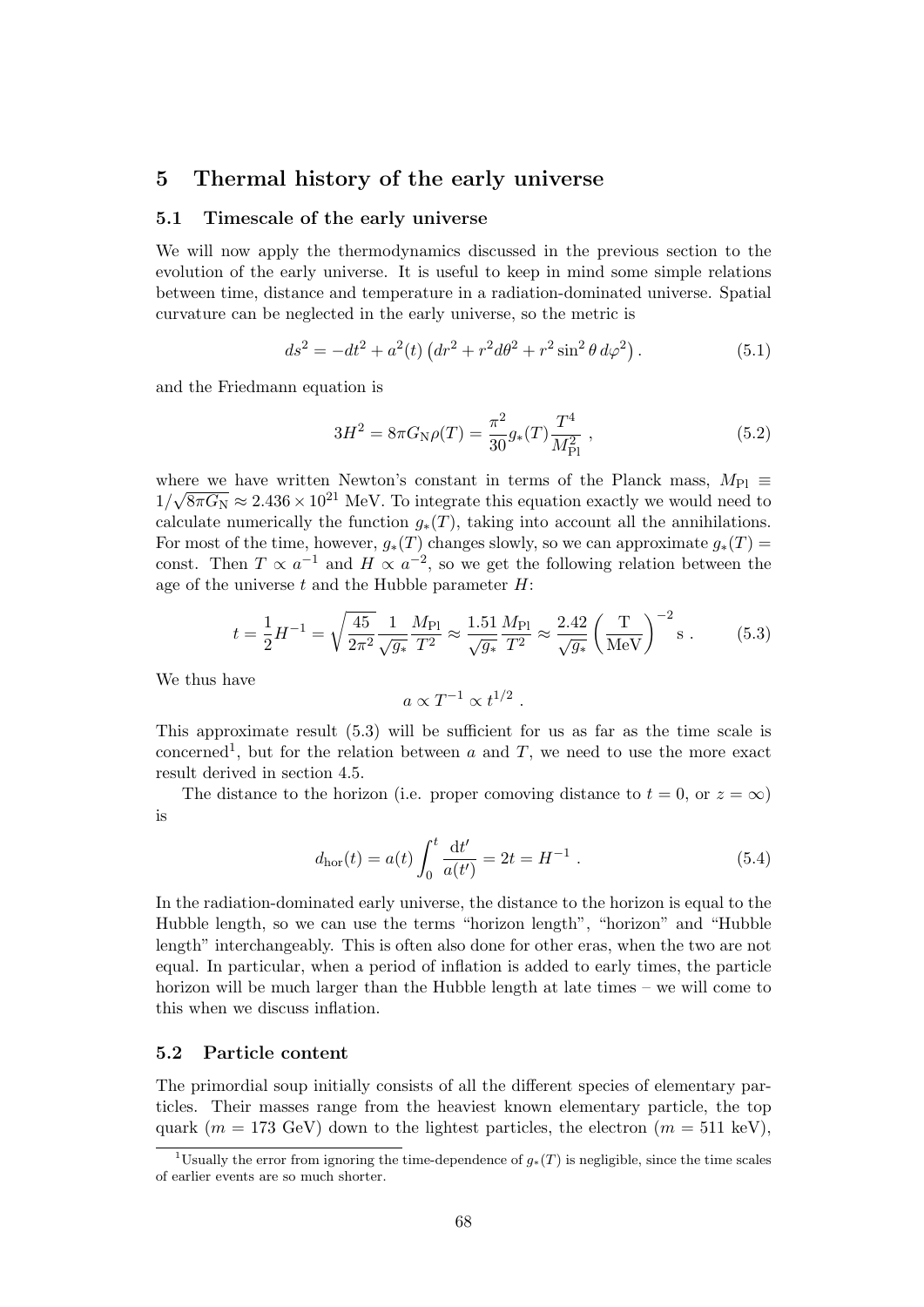neutrinos ( $m \leq 2$  eV) and the photon ( $m = 0$ ). In addition to the particles of the Standard Model, there are presumably other species that remain undiscovered. In particular, we will discuss dark matter particles in chapter 7. As the temperature falls, the various particle species become nonrelativistic and annihilate at different times.

The particles of the Standard Model are listed in table 1. The internal degrees of freedom for quarks are 2 for spin, 2 for having both left- and right-handed components (this is a better parametrisation than counting particles and antiparticles) and 3 for colour. Electrons, muons and and taus don't have colour, but otherwise the counting is the same. In the Standard Model, there are only left-handed neutrinos, so the only have the spin degeneracy factor. Massless spin 1 particles like the photon only have 2 spin degrees of freedom, while massive ones like  $W^{\pm}$  and Z have three (note that *W*<sup>+</sup> and *W<sup>−</sup>* are counted separately).

The effective number of degrees of freedom  $g_*(T)$  (solid),  $g_{*p}(T)$  (dashed) and  $g_{*s}(T)$  are plotted in figure 1 as a function of temperature. In table 2 we list some important events in the early universe.

# **Table 1: The particles in the Standard Model**

*Particle Data Group, 2018* [2]

| Quarks                      | $t\,$<br>$\boldsymbol{b}$<br>$\boldsymbol{c}$<br>$\mathcal{S}_{\mathcal{S}}$<br>d | $173.0 \pm 0.4 \text{ GeV}$<br>$4.18 \pm 0.03 \text{ GeV}$<br>$1.275_{-0.035}^{+0.025}$ GeV<br>$95^{+9}_{-3}$ MeV<br>$4.7^{+0.5}_{-0.3}~\rm{MeV}$ | $\bar{t}$<br>$\boldsymbol{b}$<br>$\bar{c}$<br>$\bar{s}$<br>$\bar{d}$ | 3 colours                | spin $\frac{1}{2}$ $g = 2 \cdot 2 \cdot 3 = 12$      |               |
|-----------------------------|-----------------------------------------------------------------------------------|---------------------------------------------------------------------------------------------------------------------------------------------------|----------------------------------------------------------------------|--------------------------|------------------------------------------------------|---------------|
|                             | $\boldsymbol{u}$                                                                  | $2.2^{+0.5}_{-0.4}$ MeV                                                                                                                           | $\bar{u}$                                                            |                          |                                                      | 72            |
| Gluons                      |                                                                                   | 8 massless bosons                                                                                                                                 |                                                                      | spin 1                   | $q=2$                                                | 16            |
| Leptons                     | $e^-$                                                                             | $\tau^-$ 1776.86±0.12 MeV $\tau^+$<br>$\mu^-$ – 105.658 MeV<br>510.999 keV $e^+$                                                                  | $\mu^+$                                                              |                          | spin $\frac{1}{2}$ $g = 2 \cdot 2 = 4$               |               |
|                             |                                                                                   | $\nu_{\tau}$ < 2 eV<br>$\nu_\mu$ < 2 eV<br>$\nu_e$ $~<$ 2 eV                                                                                      | $\bar{\nu}_{\tau}$<br>$\bar{\nu}_{\mu}$<br>$\bar{\nu}_e$             | spin $\frac{1}{2}$ $g=2$ |                                                      | 12<br>$\,6\,$ |
| Electroweak<br>gauge bosons | $W^{\pm}$<br>$Z^0$<br>$\gamma$                                                    | $80.379\pm0.012\,\,\text{GeV}$<br>$91.1876 \pm 0.0021$ GeV<br>$0 \ \ (< 1 \times 10^{-18} \ \mathrm{eV})$                                         |                                                                      | spin 1 $g = 3$           | $q=2$                                                | 11            |
| Higgs boson                 | $H^0$                                                                             | $125.18 \pm 0.16 \text{ GeV}$                                                                                                                     |                                                                      | $spin\ 0$                | $q=1$                                                | $\mathbf{1}$  |
|                             |                                                                                   |                                                                                                                                                   |                                                                      |                          | $g_f = 72 + 12 + 6 = 90$<br>$g_b = 16 + 11 + 1 = 28$ |               |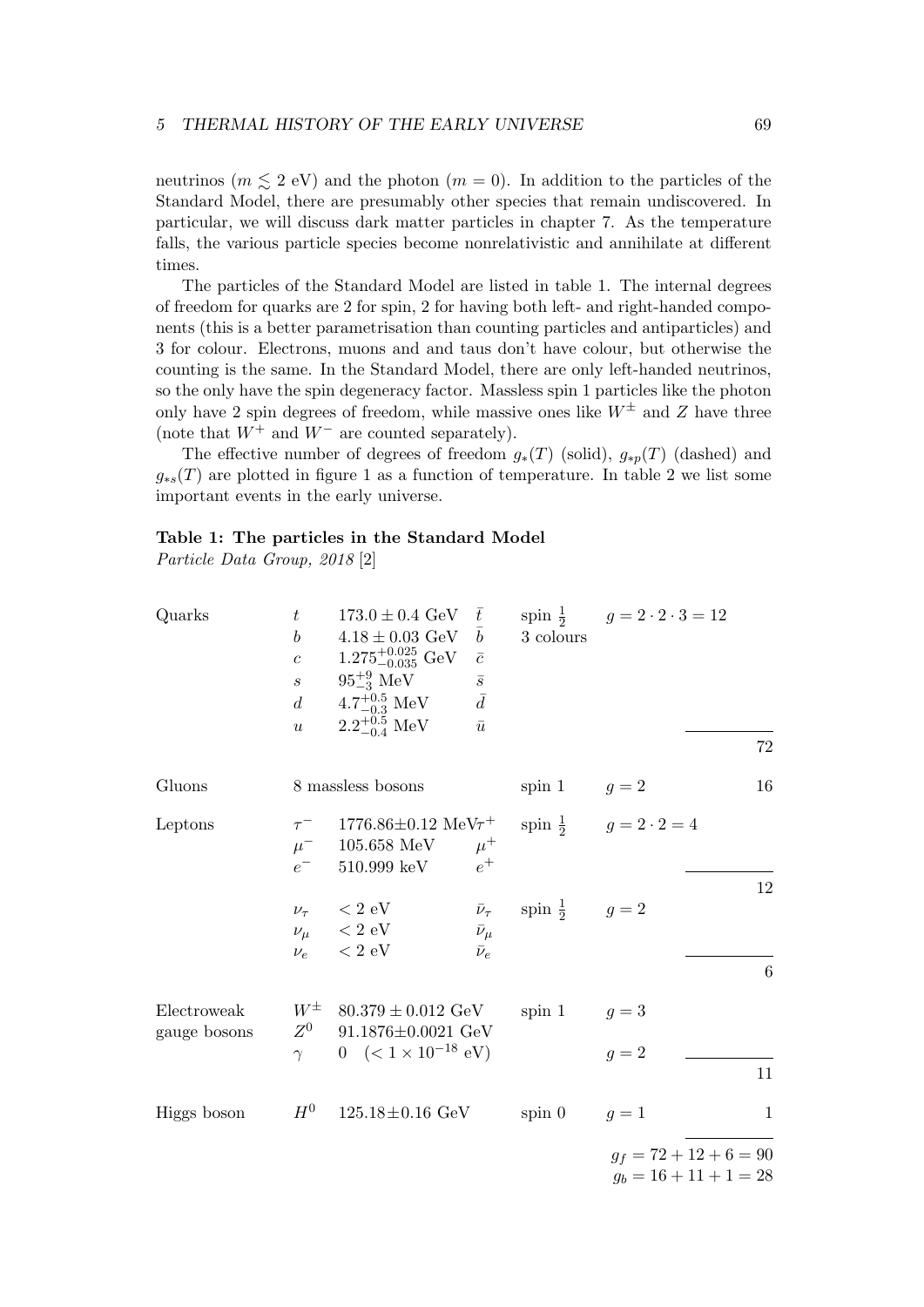

Figure 1: The functions  $g_*(T)$  (solid),  $g_{*p}(T)$  (dashed), and  $g_{*s}(T)$  (dotted) for Standard Model particle content.

For  $T > m_t = 173$  GeV, all known particles are relativistic. Adding up their internal degrees of freedom we get

|  | $g_b = 28$       | gluons 8×2, photons 2, $W^{\pm}$ and $Z^{0}$ 3×3, and Higgs 1          |
|--|------------------|------------------------------------------------------------------------|
|  | $g_f = 90$       | quarks $12\times6$ , charged leptons $6\times2$ , neutrinos $3\times2$ |
|  | $q_* = 106.75$ . |                                                                        |

The electroweak (EW) crossover takes place at the temperature 160 GeV [1]. Sometimes this process is called the electroweak phase transition. However, in the Standard Model, it is a smooth crossover from one regime to another, and thermodynamic quantities remain continuous. In some extensions of the Standard Model, there is a phase transition, where the system is not in thermal equilibrium. This may have important cosmological consequences (in particular, it may determine the baryon-antibaryon asymmetry observed in the universe), depending on the way the electroweak phase transition happens. We will not discuss details of the electroweak crossover, for our purposes it is enough to know that *g<sup>∗</sup>* is the same before and after the transition, at least in the Standard Model. Going to earlier times and higher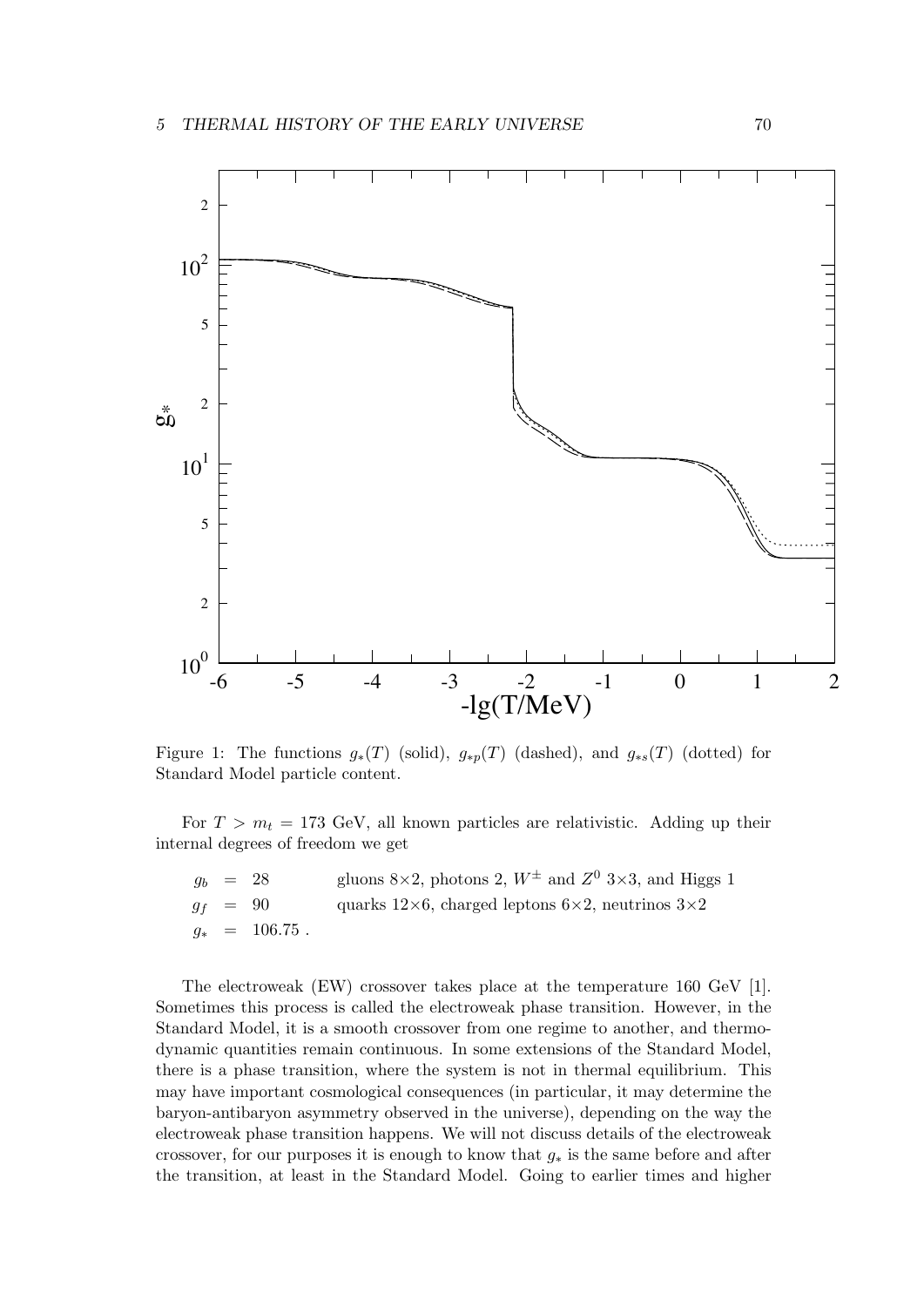| Electroweak crossover                | $T \sim 160 \text{ GeV}$                                            | $t \sim 10$ ps            |
|--------------------------------------|---------------------------------------------------------------------|---------------------------|
| QCD crossover                        | $T\sim 100~\mathrm{MeV}$                                            | $t \sim 30 \mu s$         |
| Neutrino decoupling                  | $T \sim 1$ MeV                                                      | $t \sim 1$ s              |
| Electron-positron annihilation       | $T < m_e = 0.5 \text{ MeV}$                                         | $t \sim 10$ s             |
| Big Bang Nucleosynthesis             | $T \sim 50\text{--}100 \text{ keV}$                                 | $t \sim 3\text{--}30$ min |
| Matter-radiation equality            | $T \sim 0.8$ eV = 9000 K $t \sim 50000$ yr                          |                           |
| $Recommendation + photon decoupling$ | $T \sim 0.3 \text{ eV} = 3000 \text{ K}$ $t \sim 380000 \text{ yr}$ |                           |

Table 2: Early universe events.

temperatures, we expect *g<sup>∗</sup>* to get larger than 106.75 as new physics and thus far unknown particle species come to play.

Let us now follow the history of the universe starting at the time when the EW crossover has already happened. We have  $T \sim 160$  GeV,  $t \sim 10$  ps, and  $t$ quark annihilation is ongoing. (Recall that the transition from relativistic to nonrelativistic behaviour is not complete until about  $T \approx m/6 \approx 30$  GeV.) The Higgs boson annihilates next, and then the gauge bosons  $W^{\pm}$  and  $Z^0$ . At  $T \sim 10 \text{ GeV}$ , we have  $g_* = 86.25$ . Next the *b* and *c* quarks annihilate, followed by the  $\tau$  lepton. If the *s* quark would also have had time to annihilate, we would reach  $g_* = 51.25$ .

## **5.3 QCD crossover**

In the middle of the *s* quark annihilation, matter undergoes the *QCD crossover* (also called the quark–hadron crossover). This takes place at  $T \sim 100$  MeV,  $t \sim 30 \mu s$ . The colour forces between quarks and gluons become important, so the formulae for the energy density for free particles in chapter 4 no longer apply. The quarks and gluons form bound three-quark systems, called *baryons*, and quark-antiquark pairs, called *mesons*. (Together, these bound states of quarks are known as *hadrons*.) Baryons are fermions, mesons are bosons. After that, there are no more free quarks and gluons; the *quark-gluon plasma* has become a *hadron plasma*. The lightest baryons are the nucleons: the proton and the neutron. The lightest mesons are the pions:  $\pi^{\pm}$ ,  $\pi^0$ .

There are many different species of baryons and mesons, but all except pions are non-relativistic below the QCD crossover temperature. Thus the only Standard Model particle species left in large numbers are pions, muons, electrons, neutrinos and photons. For pions,  $g = 3$ , so we have  $g_* = 17.25$ .

**Table 3: History of**  $g_*(T)$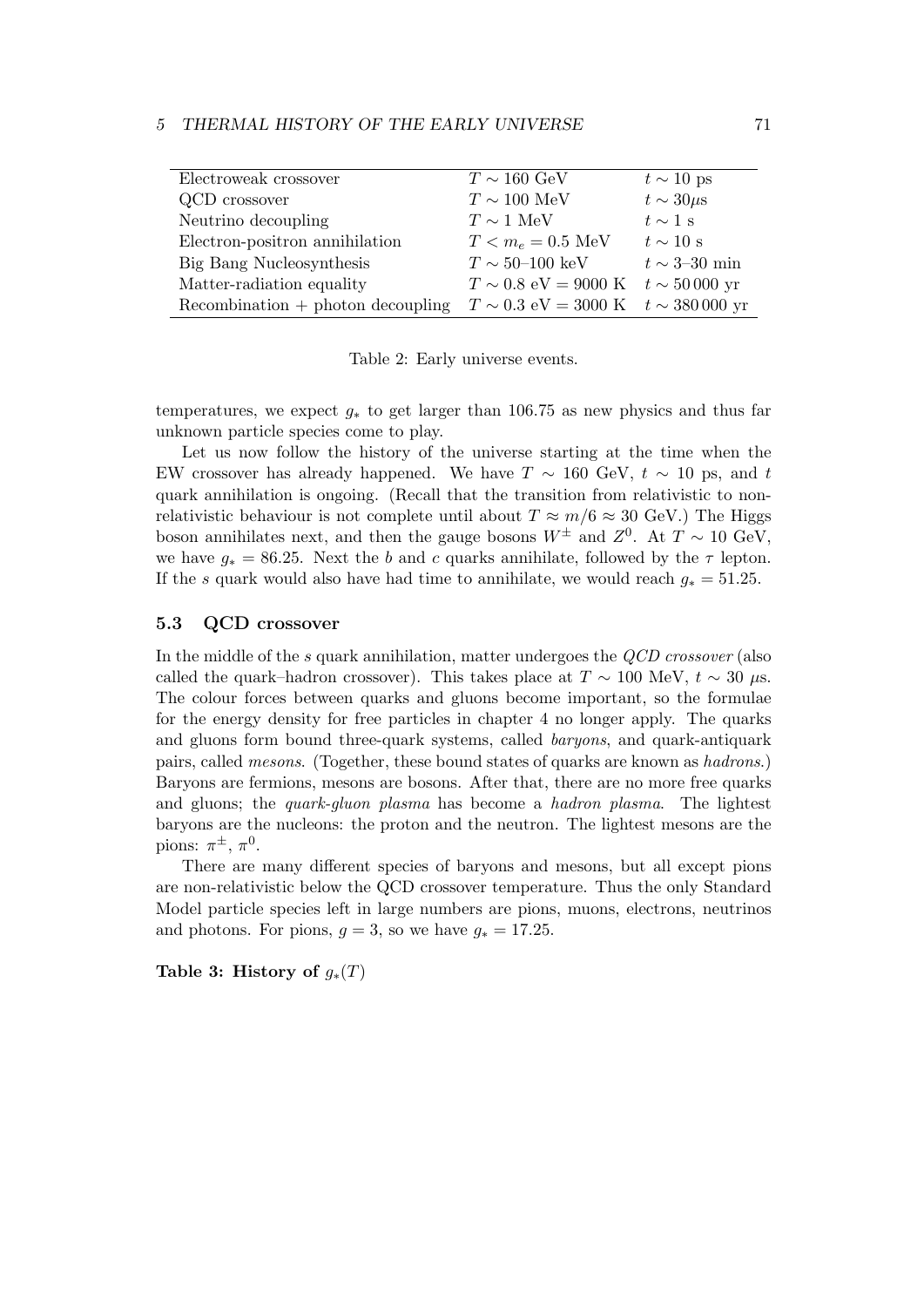| $T \sim 200 \text{ GeV}$ | all present               | 106.75           |                                                           |
|--------------------------|---------------------------|------------------|-----------------------------------------------------------|
| $T < 170 \text{ GeV}$    | top annihilation          | 96.25            |                                                           |
| $T \sim 160 \text{ GeV}$ | EW crossover              | $(no \, effect)$ |                                                           |
| $T < 125 \text{ GeV}$    | $H^0$                     | 95.25            |                                                           |
| $T < 80$ GeV             | $W^{\pm}$ , $Z^0$         | 86.25            |                                                           |
| $T < 4$ GeV              | bottom                    | 75.75            |                                                           |
| $T < 1$ GeV              | charm, $\tau^-$           | 61.75            |                                                           |
| $T \sim 100$ MeV         | QCD crossover             | 17.25            | $(u,d,g \rightarrow \pi^{\pm,0}, \quad 37 \rightarrow 3)$ |
| $T < 100$ MeV            | $\pi^{\pm}, \pi^0, \mu^-$ | 10.75            | $e^{\pm}, \nu, \bar{\nu}, \gamma$ left                    |
| $T < 500~\mathrm{keV}$   | $e^-$                     | (7.25)           | $2 + 5.25(4/11)^{4/3} = 3.36$                             |

The above table gives the value  $g_*(T)$  would have after the annihilation is over, assuming the next annihilation would not have begun yet. In reality the annihilations overlap in many cases. The temperature value on the left is (apart from the crossover temperatures) the approximate mass of the particle in question and indicates roughly when the annihilation begins. The temperature is much smaller when the annihilation ends. The top quark receives its mass in the EW crossover, so its annihilation does not begin before the crossover.

## **5.4 Neutrino decoupling and electron-positron annihilation**

Soon after the QCD crossover, pions and muons annihilate and for *T* = 20 MeV *→* 1 MeV, we have *g<sup>∗</sup>* = 10*.*75. Next the electrons annihilate, but to discuss the  $e^+e^-$  annihilation we need a bit more details.

So far we have assumed that all particle species have the same temperature, i.e. particle interactions keep them in thermal equilibrium. Neutrinos, however, feel only the weak interaction. The weak interaction is actually not that weak when particle energies are close to (or higher than) the masses of the *W* and *Z* bosons, which mediate the interaction. But as the temperature, and thus mean energy of particles, falls, the weak interaction becomes rapidly weaker.

A particle species falls out of chemical equilibrium when interactions become too weak to maintain it in touch with the other species as the universe expands. This happens when the *interaction rate* Γ becomes smaller than the expansion rate, Γ *< H*. The interaction rate Γ has units of 1/time, and it can be interpreted as the frequency of particle interactions. The limit  $\Gamma < H$  can roughly be understood as saying that if particles on average have less than one interaction per Hubble time, the distribution cannot keep up with the expansion. The interaction rate can be written as  $\Gamma = n \langle \sigma v \rangle$ , where *n* is number density of the particles,  $\sigma$  is *interaction cross section*, *v* is the absolute value of the particle velocity and the brackets are average over the phase space. If the cross section is independent of velocity, we can take it out of the average. If the particles are ultrarelativistic, we can approximate  $|v| = 1$ , in which case we have simply  $\Gamma = n\sigma$ . The cross section has units of area, and it expresses the strength of the interaction<sup>2</sup>.

For the weak interaction processes relevant for neutrinos, the cross section is  $\sigma \sim G_F^2 T^2$ , where  $G_F \approx 1.17 \times 10^{-5} \text{ GeV}^{-2}$  is the Fermi constant. The interaction

<sup>&</sup>lt;sup>2</sup>This terminology comes from particle physics. The idea is that if you consider a beam of classical particles randomly directed at a target with total area *A*, and classical particles take up an are  $\sigma$  of it, the probability of crossing a particle and hence interacting is  $\sigma/A$ .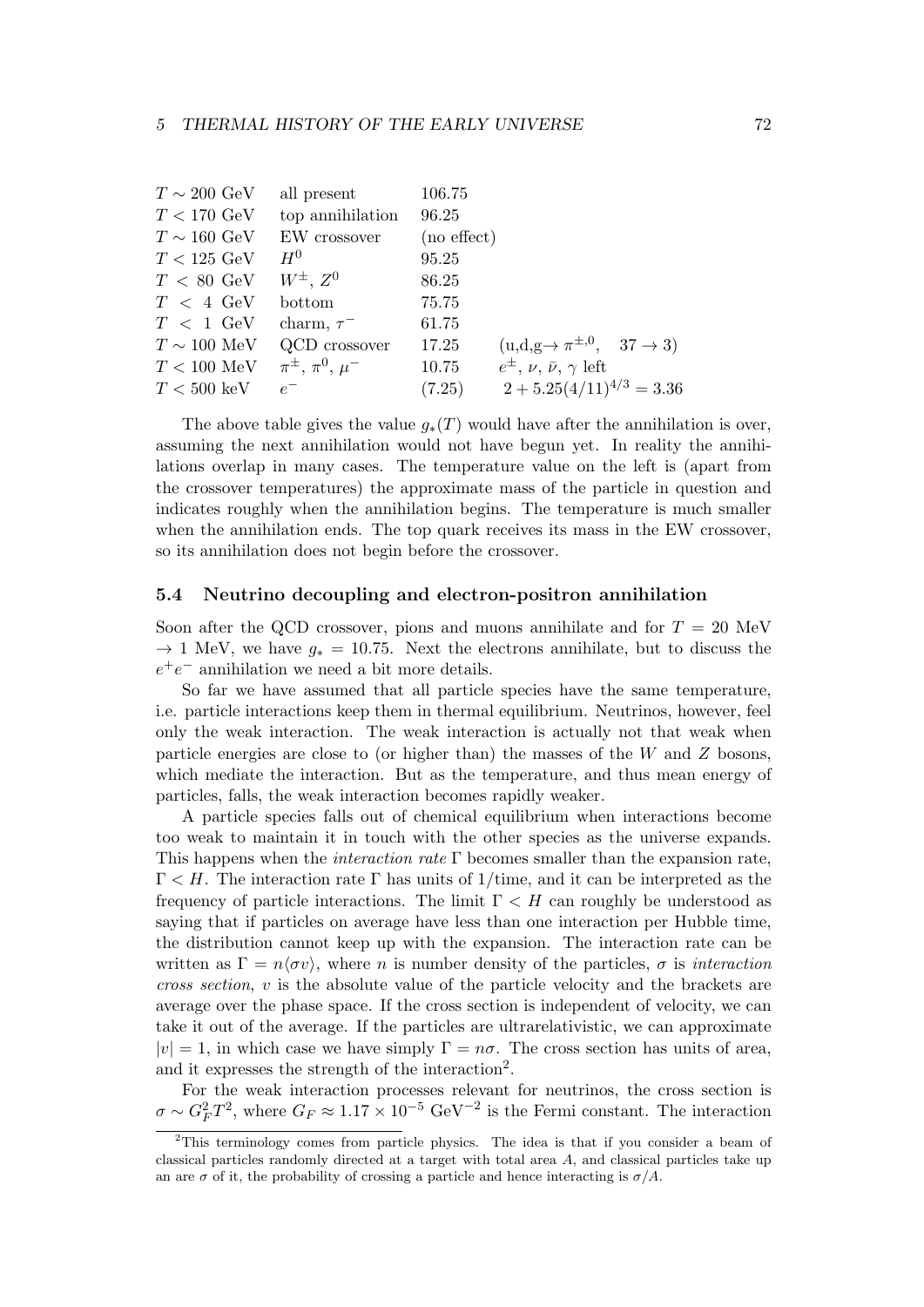rate is then  $\Gamma = n\sigma v \sim G_F^2 T^5$ , where *n* is the number density and  $v \approx 1$  is typical neutrino velocity. According to the Friedmann equation,  $H \sim \sqrt{\rho/M_{\rm Pl}^2} \sim T^2/M_{\rm Pl}$ . So we have  $\Gamma/H \sim G_F^2 M_{\rm Pl} T^3 \sim (T/\text{ MeV})^3$ . So, neutrinos *decouple* close to  $T \sim 1$ MeV, after which they move practically freely, without interactions.

Even though neutrinos are no longer in chemical equilibrium, they remain in thermal equilibrium as long as the temperature of the particle soup also evolves like  $T \propto a^{-1}$ , so that  $T_{\nu} = T$ . However, annihilations will cause a deviation from  $T \propto a^{-1}$ . The next annihilation event is the electron-positron annihilation.

As the number of relativistic degrees of freedom is reduced, energy density and entropy are transferred from electrons and positrons to photons, but not to neutrinos, in the annihilation reactions

$$
e^+ + e^- \quad \rightarrow \quad \gamma + \gamma \; .
$$

The photons are thus heated relative to neutrinos (the photon temperature does not fall as much). In the electron-positron annihilation,  $g_{*s}$  changes from

$$
g_{*s} = g_* = 2 + 3.5 + 5.25 = 10.75
$$
\n
$$
\gamma e^{\pm} \nu
$$
\n(5.5)

to

$$
g_{*s} = 2 + 5.25 \left(\frac{T_{\nu}}{T}\right)^3 \tag{5.6}
$$

For time 1 before the annihilation and time 2 after it, we have from (4.34)

$$
2a_2^3T_2^3 + 5.25a_2^3T_{\nu 2}^3 = 10.75a_1^3T_1^3 \tag{5.7}
$$

Before the electron-positron annihilation, the neutrino temperature was the same as the temperature of the other species, so  $a_1^3 T_1^3 = a_1^3 T_{\nu 1}^3 = a_2^3 T_{\nu 2}^3$ , where we have used the fact that  $T_\nu \propto a^{-1}$  throughout, since neutrinos are relativistic and they are not heated by the electron-positron annihilation. We thus have from (5.7)

$$
10.75 = 2\left(\frac{T}{T_{\nu}}\right)^3 + 5.25,
$$

from which we solve the neutrino temperature after  $e^+e^-$ -annihilation<sup>3</sup>,

$$
T_{\nu} = \left(\frac{4}{11}\right)^{\frac{1}{3}}T = 0.714T
$$
  
\n
$$
g_{*s}(T) = 2 + 5.25 \cdot \frac{4}{11} = 3.909
$$
  
\n
$$
g_{*}(T) = 2 + 5.25 \left(\frac{4}{11}\right)^{\frac{4}{3}} = 3.363.
$$
\n(5.8)

<sup>&</sup>lt;sup>3</sup>To be more precise, neutrino decoupling was not complete when  $e^+e^-$ -annihilation began, so some of the energy and entropy did leak to the neutrinos. Therefore the neutrino energy density after *e* +*e <sup>−</sup>*-annihilation is about 1.3% higher (at a given *T*) than the above calculation gives. The neutrino distribution also deviates slightly from kinetic equilibrium.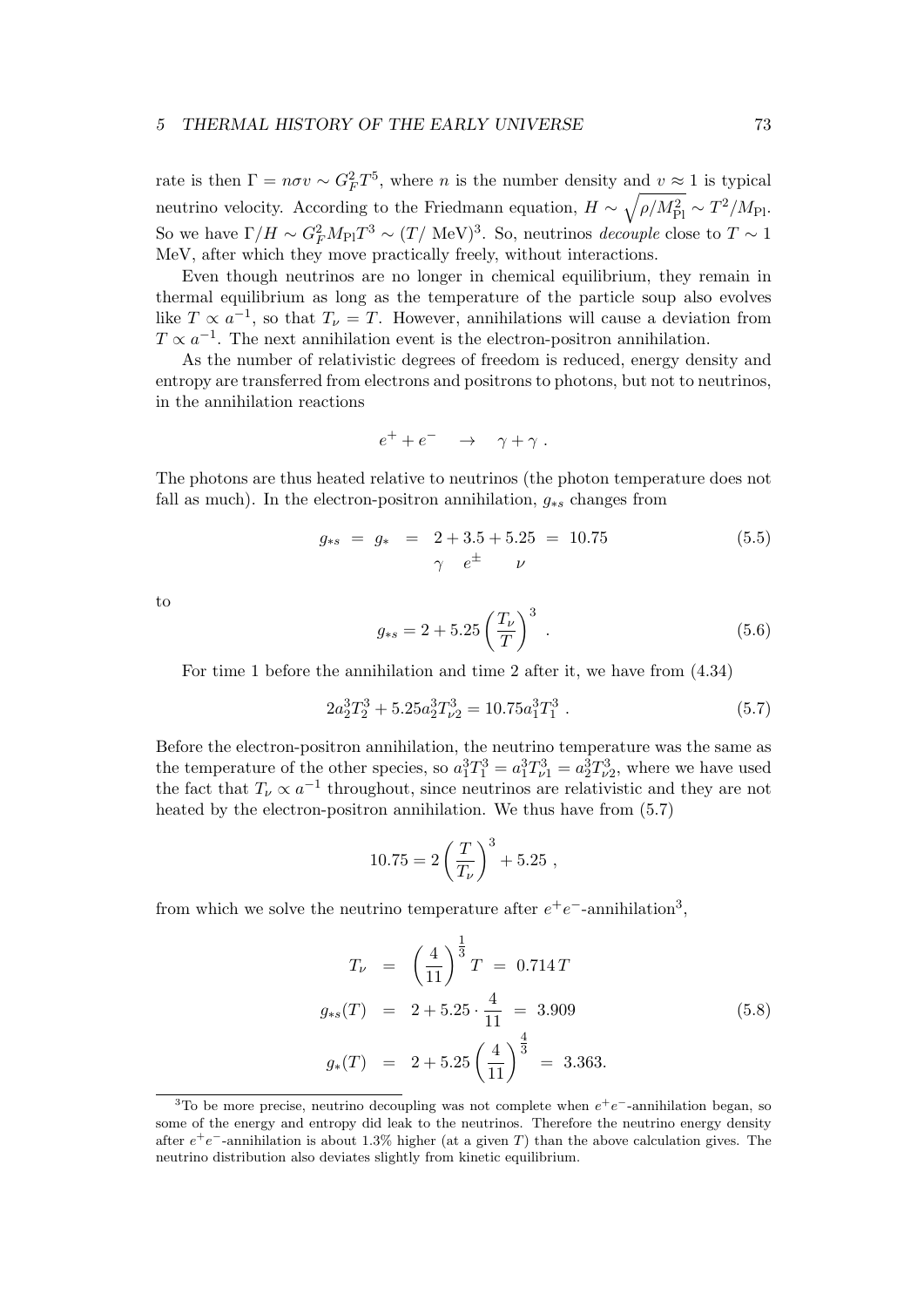

Figure 2: The evolution of the energy density, or rather, *g∗*(*T*), and its different components through electron-positron annihilation. Since  $g_*(T)$  is defined as  $\rho/(\pi^2T^4/30)$ , where *T* is the photon temperature, the photon contribution appears constant. If we had plotted  $\rho/(\pi^2 T_\nu^4/30) \propto \rho a^4$  instead, the neutrino contribution would appear constant, and the photon contribution would increase at the cost of the electron-positron contribution, which would better reflect what is going on.

These relations remain true for the photon+neutrino background as long as the neutrinos stay ultrarelativistic  $(m_\nu \ll T)$ . The neutrinos are no longer in chemical or thermal equilibrium, but they are still in kinetic equilibrium, i.e. their distribution function has the thermal shape.

If the neutrino masses were small enough to be ignored, the above relation would apply even today, when the photon (the CMB) temperature is  $T = T_0 = 2.725$  K  $= 0.2348$  meV, giving the neutrino background temperature  $T_{\nu 0} = 0.714 \cdot 2.725$  K  $= 1.945$  K  $= 0.1676$  meV. However, *neutrino* oscillation experiments in the 1990s established that neutrinos have masses which are at least in the meV range<sup>4</sup>, and there is an upper limit of about 2 eV from direct detection experiments and cosmology. Therefore, the neutrino background is non-relativistic today. As neutrinos become non-relativistic, they fall out of kinetic equilibrium, because the shape of the thermal distribution function is not preserved as the momenta redshift to the value  $p \sim m$ . Once neutrinos become very non-relativistic, with typical values of the momenta  $p \ll m$ , the distribution function again has the thermal shape, but with a different temperature scaling.

<sup>4</sup>Specifically, the oscillations show that the mass differences between the neutrinos are of the order meV. In principle, the lightest neutrino could be massless.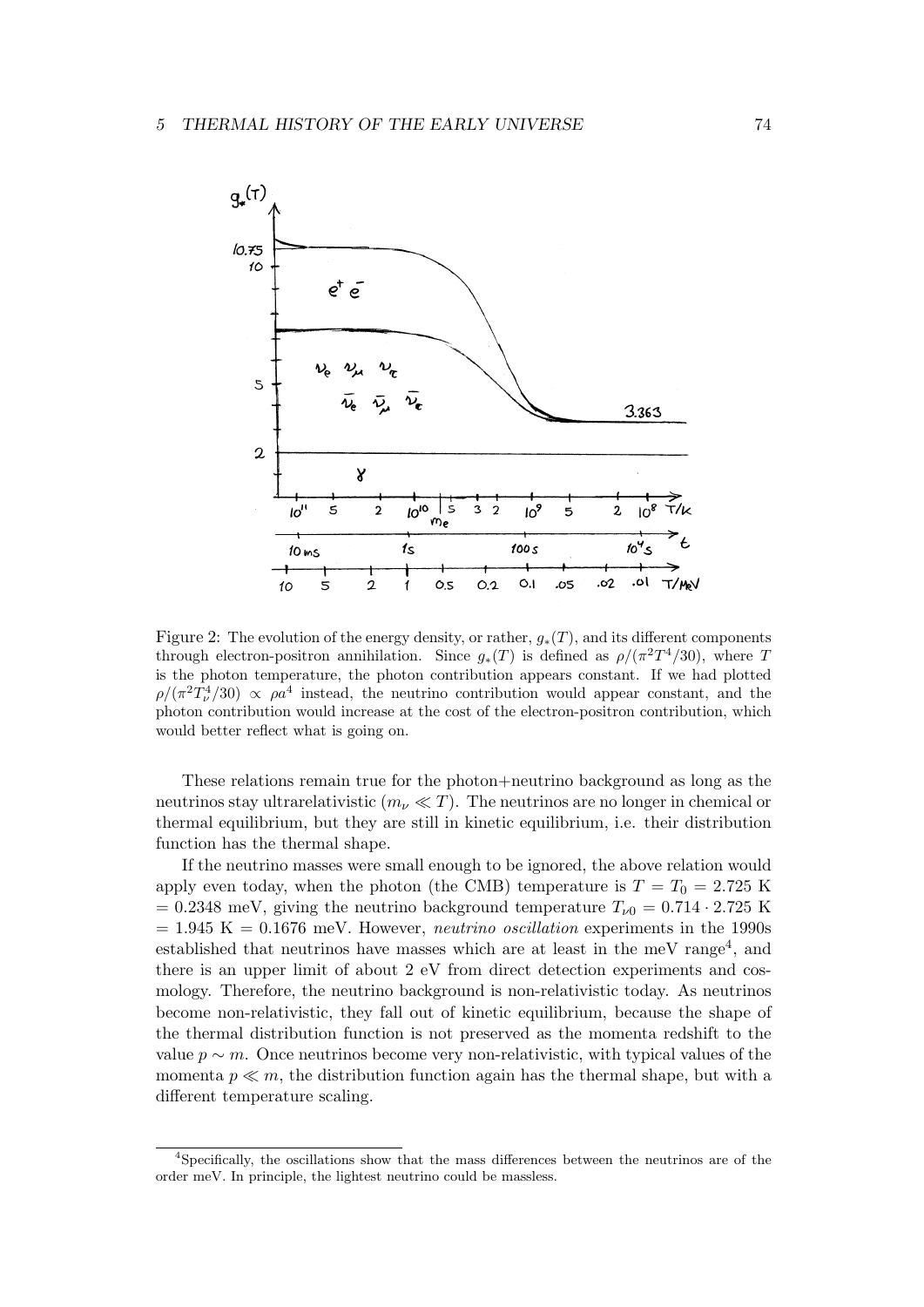## **5.5 Matter**

We noted that the early universe is dominated by the relativistic particles, and we can forget the nonrelativistic particles when we are considering the dynamics of the universe. We followed one species after another becoming nonrelativistic and disappearing from the picture, until only photons (the cosmic background radiation) and neutrinos were left, and the neutrinos had stopped interacting.

We now return to look in more detail what happens to nucleons and electrons. We found that they annihilated with their antiparticles when the temperature fell below their respective rest masses. For nucleons, the annihilation began immediately after they were formed in the QCD crossover. There were however slightly more particles than antiparticles, and this small excess of particles was left over. (This has to be the case because we observe electrons and nucleons today – we'll be more quantitative in chapter 7.) This means that the chemical potential  $\mu_B$  associated with baryon number differs from zero (it is positive). Baryon number is a conserved quantity in the eras we are considering (though not before the electroweak crossover). Baryon number resides today in nucleons (protons and neutrons; since the proton is lighter than the neutron, free neutrons have decayed into protons, but there are neutrons in atomic nuclei) because they are the lightest baryons. The universe is electrically neutral, and the negative charge lies in the electrons, the lightest particles with negative charge. Therefore the number of electrons equals the number of protons.

We get the number densities etc. of the electrons and the nucleons from the equations of chapter 4. But what is the value of the chemical potential  $\mu$ ? For each species, we get  $\mu(T)$  from the conserved quantities<sup>5</sup>. The baryon number resides in the nucleons,

$$
n_{\rm B} = n_{\rm N} - n_{\bar{\rm N}} = n_{\rm p} + n_{\rm n} - n_{\bar{\rm p}} - n_{\bar{\rm n}}. \tag{5.9}
$$

Let us define the parameter  $\eta$ , the baryon-photon ratio today,

$$
\eta \equiv \frac{n_{\rm B}(t_0)}{n_{\gamma}(t_0)}\,. \tag{5.10}
$$

From observations we know that  $\eta \approx 6 \times 10^{-10}$ . (We will take a closer look at the observational value in the next chapter.) Since baryon number is conserved,  $n_{\rm B}V \propto n_{\rm B}a^3$  stays constant, so

$$
n_{\rm B} \propto a^{-3} \,. \tag{5.11}
$$

After electron-positron annihilation, we have  $n<sub>\gamma</sub> \propto a^{-3}$ , so we get

$$
n_{\rm B}(T) = \eta n_{\gamma} = \eta \frac{2\zeta(3)}{\pi^2} T^3 \qquad \text{for } T \ll m_{\rm e} \; . \tag{5.12}
$$

We can put (5.11) and (5.12) together and replace  $a^{-3}$  using the relation (4.34) between the temperature and the scale factor to obtain

$$
n_{\rm B}(T) = \eta \frac{2\zeta(3)}{\pi^2} \frac{g_{*s}(T)}{g_{*s}(T_0)} T^3.
$$
\n(5.13)

<sup>&</sup>lt;sup>5</sup>In general, the recipe to find how the thermodynamical parameters evolve in the expanding FRW universe is to use the conservation laws of the conserved number densities, entropy conservation and the energy continuity equation to find how the number densities and energy densities evolve. The other thermodynamical parameters then evolve so as to satisfy these requirements.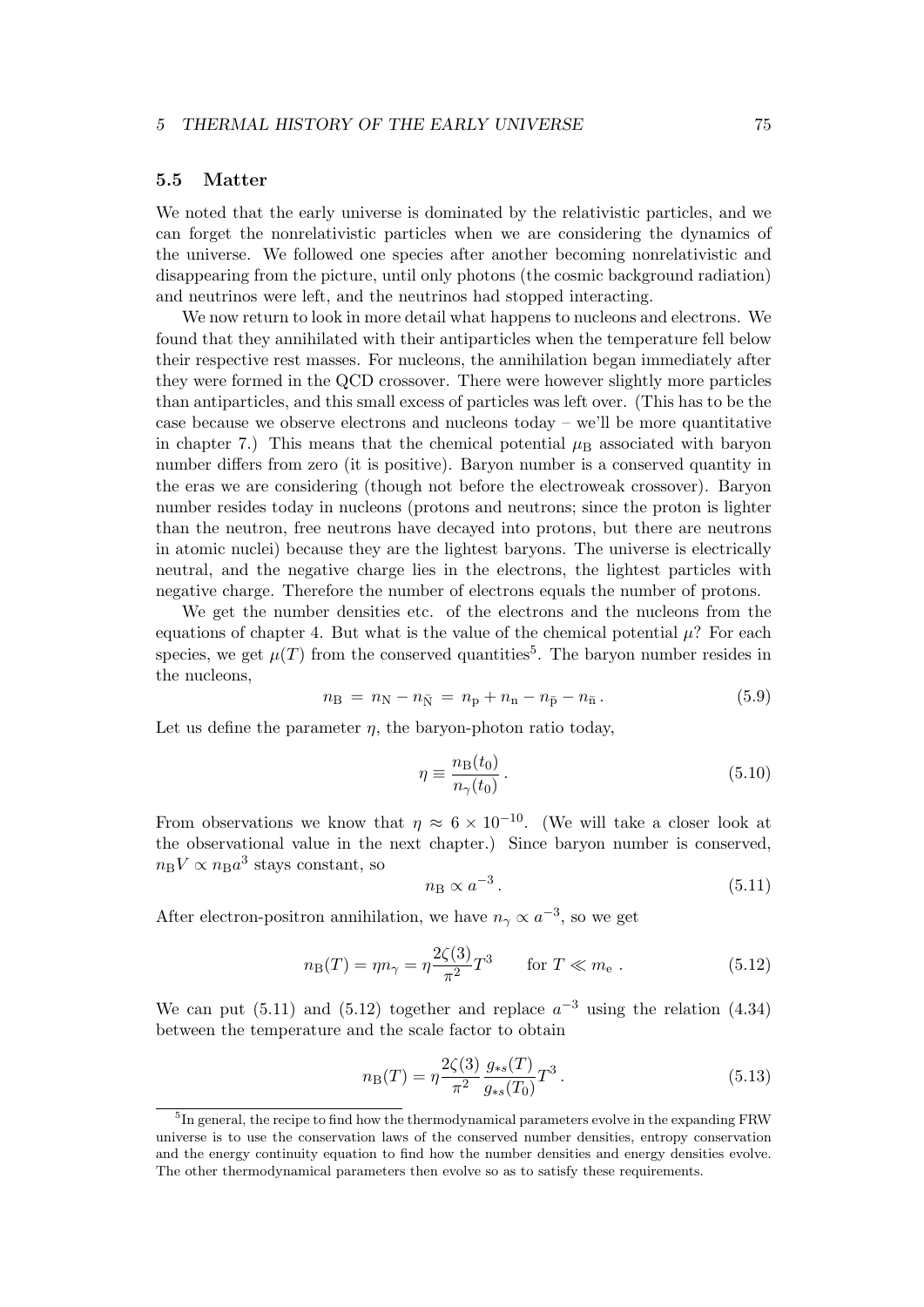For  $T < 10$  MeV we have

$$
n_{\bar{N}} \ll n_N
$$
 and  $n_N \equiv n_n + n_p = n_B$ .

In the next chapter, we will discuss big bang nucleosynthesis, i.e. how the protons and neutrons form atomic nuclei. Approximately one quarter of all nucleons (all neutrons and roughly the same number of protons) form nuclei  $(A > 1)$  and three quarters remain as free protons. Let us denote by  $n_p^*$  and  $n_n^*$  the total number densities of protons and neutrons including those in nuclei (and also those in atoms), whereas we shall use  $n_p$  and  $n_n$  for the number densities of *free* protons and neutrons, which are not bound to each other or electrons. We thus write

$$
n_{\rm N}^* \equiv n_{\rm n}^* + n_{\rm p}^* = n_{\rm B}.
$$

In the same manner, for  $T < 10 \text{ keV}$  we have

$$
n_{e^+} \ll n_{e^-}
$$
 and  $n_{e^-} = n_p^*$ .

At this time ( $T \sim 10 \text{ keV} \rightarrow 1 \text{ eV}$ ) the universe contains a relativistic photon and neutrino background ("radiation") and nonrelativistic free electrons, protons, and nuclei ("matter"). Since  $\rho \propto a^{-4}$  for radiation, but  $\rho \propto a^{-3}$  for matter, the energy density in radiation falls eventually below the energy density in matter—the universe becomes *matter-dominated*.

The above discussion is in terms of the known particle species. Today there is much indirect observational evidence for the existence of what is called *cold dark matter* (CDM), which presumably consists of some yet undiscovered species of particles. The CDM particles interact weakly with normal matter (they decouple early), and their energy density contribution should be small deep in the radiation-dominated era, so they do not affect the above discussion much. They become nonrelativistic early and dominate the matter density of the universe today (there is about five to six times as much mass in CDM as there is in baryons). Thus CDM causes the universe to become matter-dominated earlier than if the matter consisted of nucleons and electrons only. The CDM will be important later when we discuss the formation of structures in the universe. The time of matter-radiation equality *t*eq is calculated in an exercise at the end of this chapter.

## **5.6 Recombination**

Radiation (photons) and matter (electrons, protons, and nuclei) remained in thermal equilibrium for as long as there were lots of free electrons. When the temperature became low enough the electrons and nuclei combined to form neutral atoms, an event known as *recombination*<sup>6</sup> , and the density of free electrons fell sharply. The *photon mean free path* grew rapidly and became longer than the horizon distance. Thus the universe became *transparent*. Photons and matter *decoupled*, i.e. their interaction was no longer able to maintain them in thermal equilibrium with each other. After this, by *T* we refer to the photon temperature. Today, these photons are the CMB, and  $T = T_0 = 2.725$  K. (After photon decoupling, the matter temperature

<sup>6</sup>This is the first time when nuclei and electrons combine, so the term *re*combination, adopted from chemistry, is somewhat of a misnomer.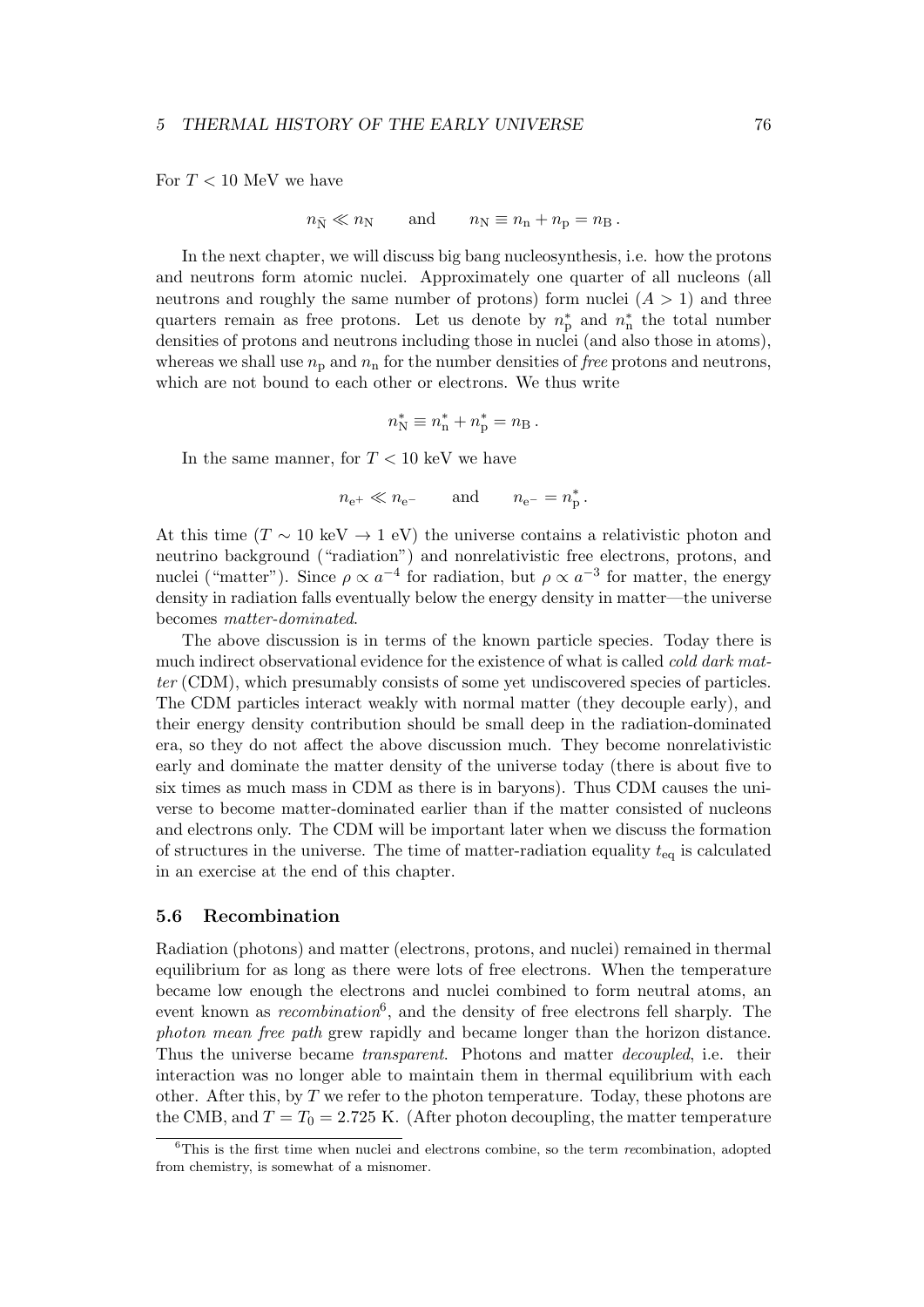fell at first faster than the photon temperature, but structure formation then heated up the matter to different temperatures in different places.)

The relevant interaction here is not weak interaction, as in the case of the neutrinos, but instead electromagnetic interaction between photons and electrons. The interaction rate is  $\Gamma \sim n_e \sigma_T$ , where  $\sigma_T = \frac{8\pi}{3}$  $\frac{3\pi}{3}\alpha^2/m_e^2 \approx 2 \times 10^{-3} \text{ MeV}^{-2}$  is the Thomson cross-section, and  $\alpha \approx 1/137$  is the electromagnetic coupling constant. (The  $1/m^2$  factor shows that interactions between photons and nuclei are not important, as they are suppressed by the large masses of the nuclei.) Finding the photon decoupling era is a bit more involved than in the neutrino case, as the evolution of the electron number density is more complicated.

To simplify the discussion, let us ignore other nuclei than protons (over 90%, by number, of the nuclei are protons, and almost all the rest are <sup>4</sup>He nuclei). Let us denote the number density of *free* protons by  $n_p$ , free electrons by  $n_e$ , and hydrogen atoms by  $n_{\rm H}$ . Since the universe is electrically neutral,  $n_{\rm p} = n_{\rm e}$ . The conservation of baryon number gives  $n_B = n_p + n_H$ . From chapter 4 we have

$$
n_i = g_i \left(\frac{m_i T}{2\pi}\right)^{3/2} e^{\frac{\mu_i - m_i}{T}}.
$$
\n(5.14)

For as long as the reaction

$$
p + e^- \leftrightarrow H + \gamma \tag{5.15}
$$

is in chemical equilibrium the chemical potentials are related by  $\mu_{\rm p} + \mu_{\rm e} = \mu_{\rm H}$  (since  $\mu_{\gamma} = 0$ ). Using this we get the relation

$$
n_{\rm H} = \frac{g_{\rm H}}{g_{\rm p}g_{\rm e}} n_{\rm p} n_{\rm e} \left(\frac{m_{\rm e}T}{2\pi}\right)^{-3/2} e^{B/T},\tag{5.16}
$$

between the number densities. Here  $B = m_{\rm p} + m_{\rm e} - m_{\rm H} = 13.6$  eV is the *binding energy* of hydrogen. The numbers of internal degrees of freedom are  $g_p = g_e = 2$ ,  $g_{\rm H} = 4$ . Outside the exponent we approximated  $m_{\rm H} \approx m_{\rm p}$ . Defining the *fractional ionisation*

$$
x \equiv \frac{n_{\rm p}}{n_{\rm B}} \,,\tag{5.17}
$$

equation (5.16) becomes

$$
\frac{1-x}{x^2} = \frac{4\sqrt{2}\,\zeta(3)}{\sqrt{\pi}}\eta\left(\frac{T}{m_e}\right)^{3/2}e^{B/T},\tag{5.18}
$$

the *Saha equation* for ionisation in thermal equilibrium. When  $B \ll T \ll m_e$ , the RHS  $\ll$  1, so  $x \sim$  1, and almost all protons and electrons are free. As temperature falls,  $e^{B/T}$  grows, but since both *η* and  $(T/m_e)^{3/2}$  are  $\ll 1$ , the temperature needs to fall to  $T \ll B$ , before the whole expression becomes large ( $\sim 1$  or  $\gg 1$ ).

The ionisation fraction at first follows the equilibrium result of (5.18) closely, but as this equilibrium fraction begins to fall rapidly, the true ionisation fraction begins to lag behind. As the number densities of free electrons and protons fall, it becomes more difficult for them to find each other to "recombine", and they are no longer able to maintain chemical equilibrium for the reaction (5.15). To find the correct ionisation evolution,  $x(t)$ , requires then a more complicated calculation involving the reaction cross section of this reaction. See figures 3 and 4.

Although the equilibrium formula is thus not enough to give us the true ionisation evolution, its benefit is twofold: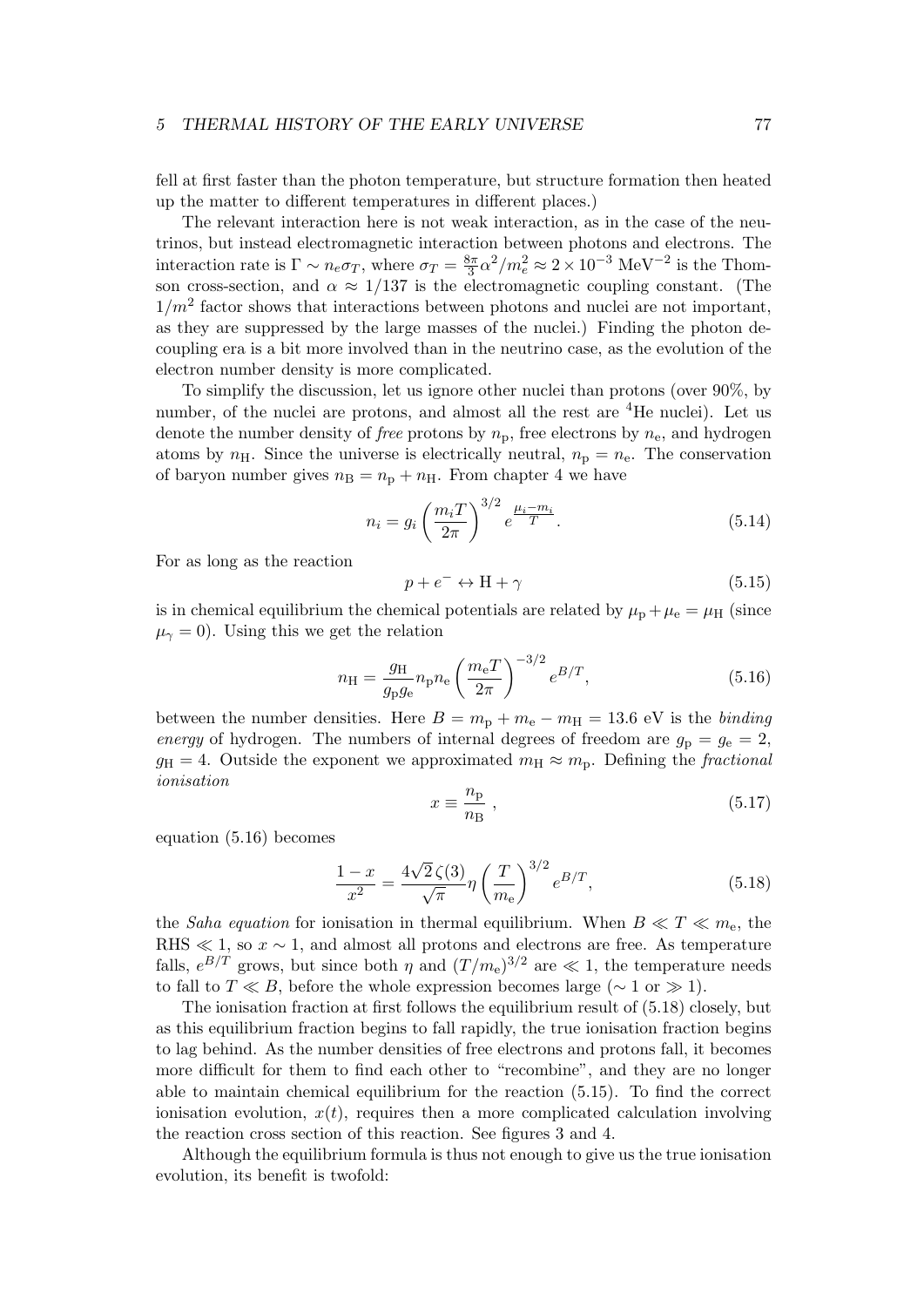

Figure 3: Recombination. In the top panel the dashed curve gives the equilibrium ionisation fraction as given by the Saha equation. The solid curve is the true ionisation fraction, calculated using the actual reaction rates (original calculation by Peebles). You can see that the equilibrium fraction is followed at first, but then the true fraction lags behind. The bottom panel shows the free electron number density  $n_e$  and the photon mean free path  $λ<sub>γ</sub>$ . The latter is given in comoving units, i.e., the distance is scaled to the corresponding present distance. This figure is for  $\eta = 8.22 \times 10^{-10}$ . (Figure by R. Keskitalo.)



Figure 4: Same as figure 3, but with a logarithmic scale for the ionisation fraction, and the redshift scale extended to present time  $(z = 0 \text{ or } 1 + z = 1)$ . You can see that a residual ionisation  $x \sim 10^{-4}$  remains. This figure does not include reionisation, which happened around  $z \sim 10$ . (Figure by R. Keskitalo.)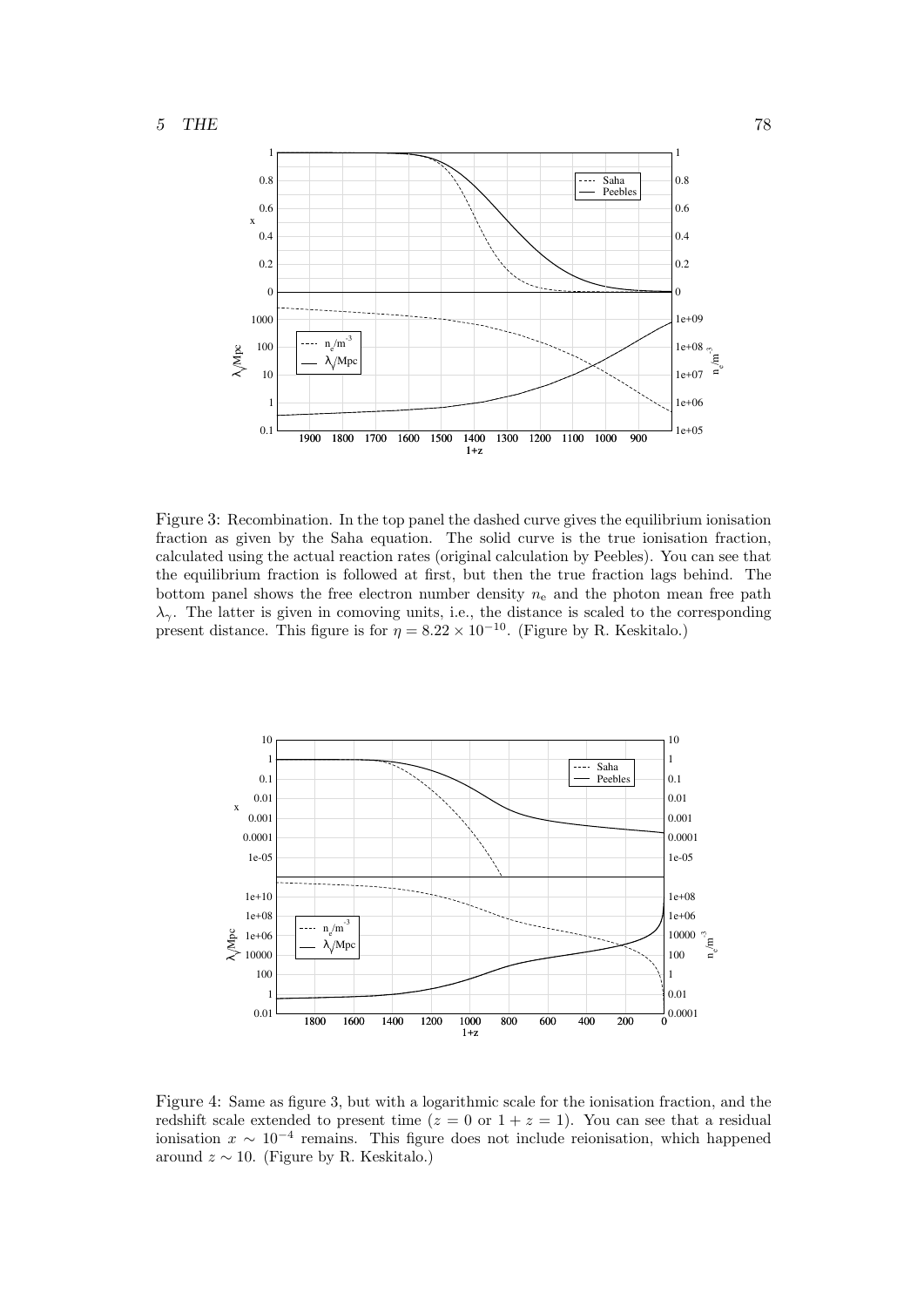- 1. It tells us when recombination begins. While the equilibrium ionisation changes only very slowly, it is easy to stay in equilibrium. Thus things won't start to happen until the equilibrium fraction begins to change a lot.
- 2. It gives the initial conditions for the more complicated calculation that will give the true evolution.

A similar situation holds for many other events in the early universe, e.g. big bang nucleosynthesis.

Recombination is not instantaneous. Let us define the recombination temperature  $T_{\text{rec}}$  as the temperature where  $x = 0.5$ . Now  $T_{\text{rec}} = T_0(1+z_{\text{rec}})$  since  $1+z=a^{-1}$ and the photon temperature falls as  $T \propto a^{-1}$ . (Since  $\eta \ll 1$ , the energy release in recombination is negligible compared to  $\rho_{\gamma}$ ; and after photon decoupling photons travel freely maintaining kinetic equilibrium with  $T \propto a^{-1}$ .)

We get (for  $\eta \sim 10^{-9}$ )

$$
T_{\text{rec}} \sim 0.3 \text{ eV}
$$
  

$$
z_{\text{rec}} \sim 1300.
$$

You might have expected that  $T_{\text{rec}} \sim B$ . Instead we found  $T_{\text{rec}} \ll B$ . The main reason for this is that  $\eta \ll 1$ . This means that there are very many photons for each hydrogen atom. Even when *T ≪ B*, the high-energy tail of the photon distribution contains photons with energy  $E > B$  so that they can ionise a hydrogen atom.

The photon decoupling takes place somewhat later, at  $T_{\text{dec}} \equiv (1 + z_{\text{dec}})T_0$ , when the ionisation fraction has fallen enough. We define the photon decoupling time to be the time when the photon mean free path exceeds the Hubble distance. The numbers are roughly

$$
T_{\text{dec}} \sim 3000 \text{ K} \sim 0.26 \text{ eV}
$$
  

$$
z_{\text{dec}} \sim 1100.
$$

The decoupling means that the recombination reaction can no more keep the ionisation fraction on the equilibrium track, but instead we are left with a residual ionisation of  $x \sim 10^{-4}$ .

A long time later (at *z ∼* 10) the first stars form, and their radiation *reionises* the gas that is left in interstellar space. The gas has now such a low density, however, that the universe remains transparent.

**Exercise: Transparency of the universe.** We say the universe is transparent when the photon mean free path  $\lambda_{\gamma}$  is larger than the Hubble length  $l_H = H^{-1}$ , and opaque when  $\lambda_{\gamma} < l_H$ . The photon mean free path is determined mainly by the scattering of photons by free electrons, so that  $\lambda_{\gamma} = 1/(\sigma_{T} n_e)$ , where  $n_e = x n_e^*$ is the number density of free electrons,  $n_e^*$  is the total number density of electrons, and *x* is the ionisation fraction. The cross section for photon-electron scattering is independent of energy for  $E_\gamma \ll m_e$  and is then called the Thomson cross section,  $\sigma_T = \frac{8\pi}{3}$  $\frac{3\pi}{3}(\alpha/m_e)^2$ , where  $\alpha$  is the fine-structure constant. In recombination *x* falls from 1 to 10*−*<sup>4</sup> . Show that the universe is opaque before recombination and transparent after recombination. (Assume the recombination takes place between instantly at *z* = 1300. You can assume a matter-dominated universe—see below for parameter values.) The interstellar matter gets later reionised (to  $x \sim 1$ ) by the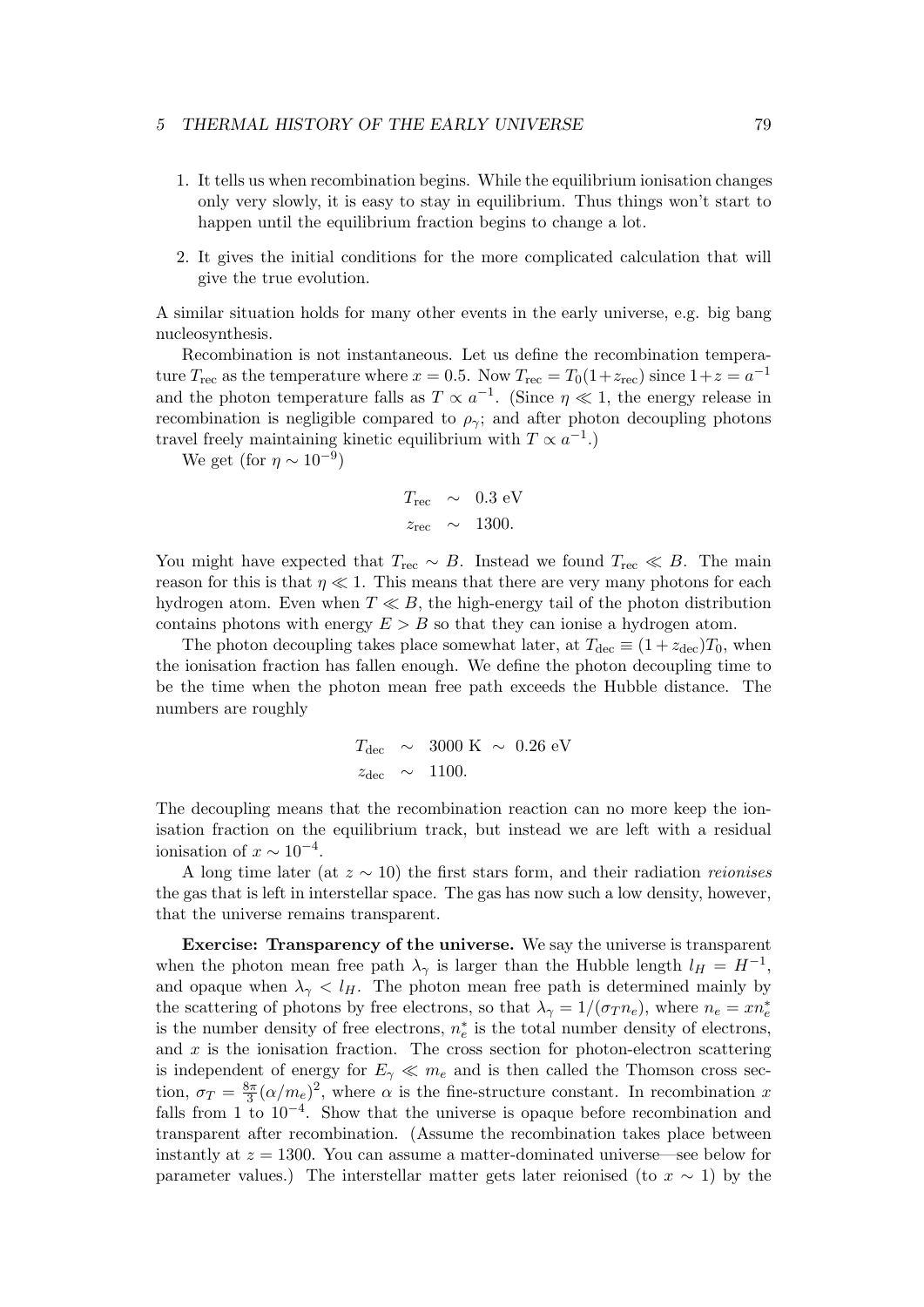

Figure 5: The CMB frequency spectrum as measured by the FIRAS instrument on the COBE satellite [3]. This first spectrum from FIRAS is based on just 9 minutes of measurements. The CMB temperature estimated from it was  $T = 2.735 \pm 0.060$  K. The final result from FIRAS is  $T = 2.725 \pm 0.002$  K (95% confidence) [4]. Using data from other experiments as well, the best current value is  $T_0 = 2.72548 \pm 0.00057$  K (68% confidence) [5].

light from the first stars. What is the earliest redshift when this can happen without making the universe opaque again? (You can assume that most (*∼* all) matter has remained interstellar.) Calculate for  $\Omega_{m0} = 1.0$  and  $\Omega_{m0} = 0.3$  (note that  $\Omega_m$ includes nonbaryonic matter). Use  $\Omega_{\Lambda} = 0$ ,  $h = 0.7$  and  $\eta = 6 \times 10^{-10}$ .

The photons in the cosmic background radiation have thus travelled almost without scattering through space all the way since we had  $T = T_{\text{dec}} \sim 1090 T_0$ .<sup>7</sup> When we look at this cosmic background radiation we thus see the universe (its faraway parts near our horizon) as it was at that early time. Because of the redshift, these photons which were then largely in the visible part of the spectrum, have now become microwave photons, so this radiation is now called the *cosmic microwave background* (CMB). It still maintains the thermal equilibrium distribution. This was confirmed to high accuracy by the FIRAS (Far InfraRed Absolute Spectrophotometer) instrument on the COBE (Cosmic Background Explorer) satellite in 1989. John Mather received the 2006 Physics Nobel Prize for this measurement of the CMB frequency (photon energy) spectrum, see figure  $5<sup>8</sup>$ 

We shall now, for a while, stop the detailed discussion of recombination and photon decoupling. The universe is about 380 000 years old at decoupling. Next, gravitationally bound structures start to form as gravity attracts matter into overdense regions. Before photon decoupling the radiation pressure from photons prevented this. We will discuss some earlier events (big bang nucleosynthesis, dark matter

 $7$ The probability for a photon to have one or more scatterings between decoupling and today is about 10%.

<sup>&</sup>lt;sup>8</sup>He shared the prize with George Smoot, who got it for the discovery of the CMB anisotropy with the DMR instrument on the same satellite.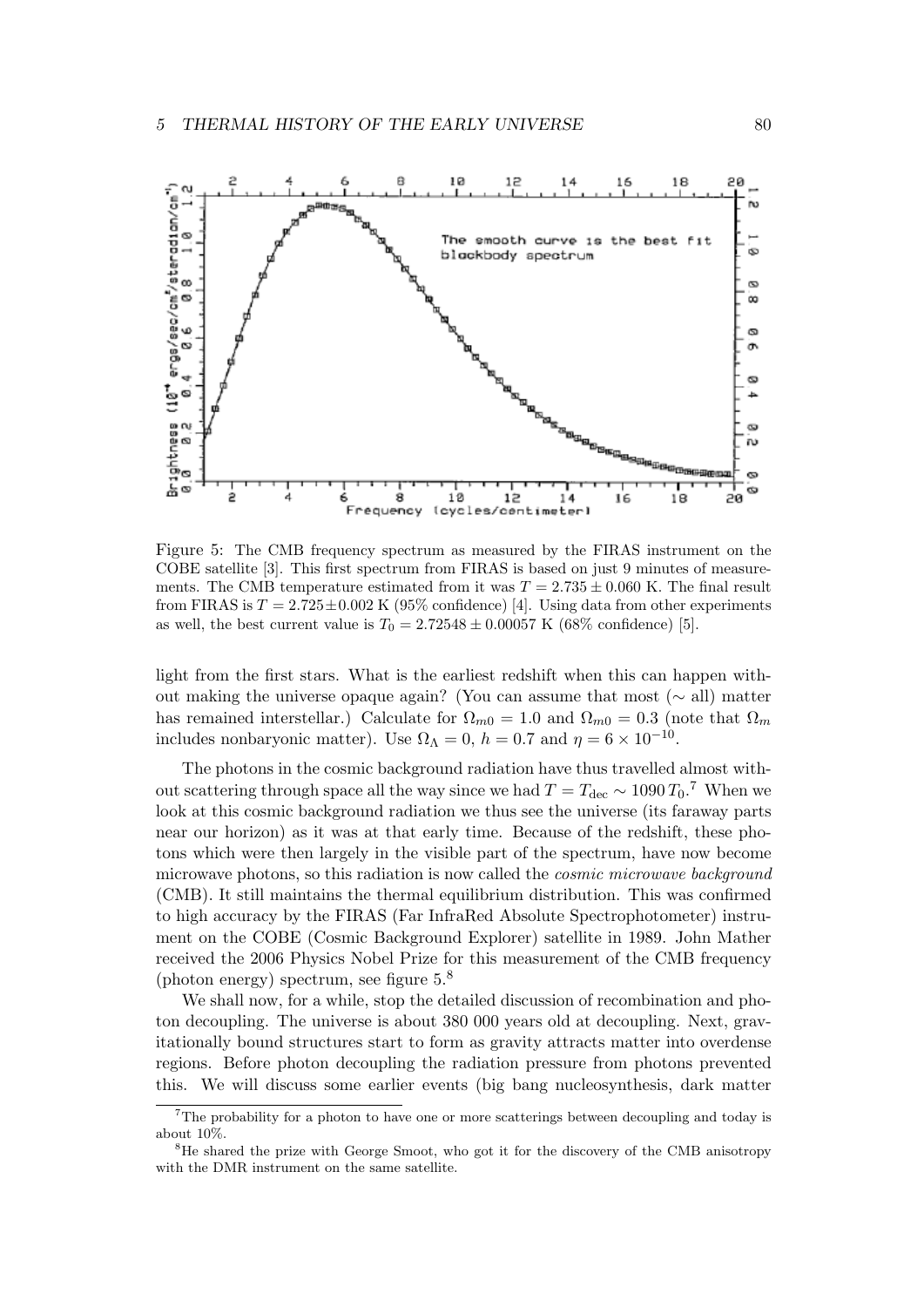decoupling and inflation) in more detail.

## **5.7 The Dark Ages**

How would the universe after recombination appear to an observer with human eyes? At first one would see a uniform glow everywhere, since the wavelengths of many of the CMB photons are in the visible range, though the peak is in the infrared. (It would also feel rather hot, 3000 K). As time goes on, this glow gets dimmer and dimmer as the photons redshift towards the infrared, and after a few million years it gets completely dark, as photons even deep into the tail of the Planck distribution are redshifted into the infrared. There are no stars yet. This era is often called the *Dark Ages* of the universe. It lasts dozens of millions of years. While it lasts, it gets colder and colder. In the dark, however, masses are gathering together. And then, one by one, the first stars light up.

It seems that the star formation rate peaked between redshifts  $z = 1$  and  $z = 2$ . Thus the universe at a few billion years was brighter than it is today, since the brightest stars are short-lived, and the galaxies were closer to each other back then.<sup>9</sup>

# **5.8 The radiation and neutrino backgrounds**

While the starlight is more visible to us than the cosmic microwave background, it's average energy and photon number density in the universe is much less. Thus the photon density is essentially given by the CMB. The number density of CMB photons today  $(T_0 = 2.725 \text{ K})$  is

$$
n_{\gamma 0} = \frac{2\zeta(3)}{\pi^2} T_0^3 = 410.5 \text{ photons/cm}^3 \tag{5.19}
$$

and the energy density is

$$
\rho_{\gamma 0} = \frac{\pi^2}{15} T_0^4 = 2.701 T_0 n_{\gamma 0} = 4.641 \times 10^{-31} \text{kg/m}^3. \tag{5.20}
$$

Since the critical density today is

$$
\rho_{c0} = \frac{3H_0^2}{8\pi G} = h^2 \cdot 1.8788 \times 10^{-26} \text{kg/m}^3 \tag{5.21}
$$

we get for the photon density parameter

$$
\Omega_{\gamma 0} \equiv \frac{\rho_{\gamma 0}}{\rho_{c0}} = 2.47 \times 10^{-5} h^{-2} . \qquad (5.22)
$$

While relativistic, neutrinos contribute another radiation component

$$
\rho_{\nu} = \frac{7N_{\nu}}{8} \frac{\pi^2}{15} T_{\nu}^4 \tag{5.23}
$$

<sup>&</sup>lt;sup>9</sup>Though note that galaxies seen from far away are rather faint objects, difficult to see with the unaided eye. If you were suddenly transported to a random location in the present universe, you might not be able to see anything. To enjoy the spectacle, our hypothetical observer should be located within a forming galaxy, or have a good telescope.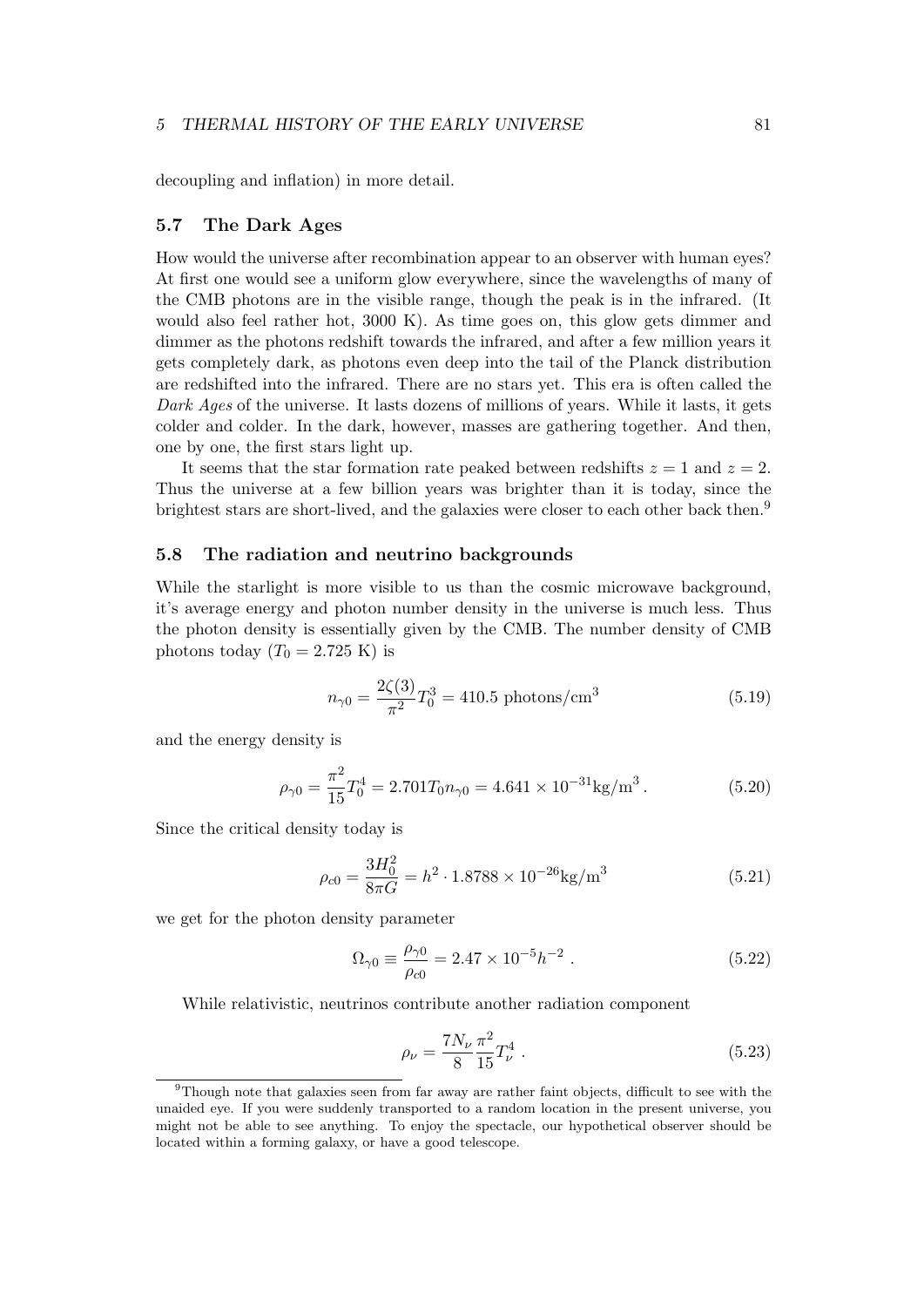After  $e^+e^-$  annihilation this gives

$$
\rho_{\nu} = \frac{7N_{\nu}}{8} \left(\frac{4}{11}\right)^{\frac{4}{3}} \rho_{\gamma} , \qquad (5.24)
$$

where  $N_{\nu}$  is the number of neutrino species.

When the number of (light) neutrino species was not yet known from colliders, cosmology was used to constrain it. Big bang nucleosynthesis is sensitive to the expansion rate in the early universe, and that depends on the energy density. Observations of CMB and large-scale structure require  $N_{\nu} = 2.99_{-0.33}^{+0.34}$  [6] (though this limit is somewhat dependent on the precise assumptions about the cosmological model). Actually any new particle species that would be relativistic around nucleosynthesis ( $T \sim 50 \text{ keV} - 1 \text{ MeV}$ ) and would thus contribute to the expansion rate through its energy density, but which would not interact directly with nuclei and electrons, would have the same effect. The presence of such unknown particles at BBN is thus rather constrained.

If we take (5.24) to define  $N_{\nu}$ , but then take into account the extra contribution to  $\rho_{\nu}$  from energy leakage during  $e^+e^-$ -annihilation (and some other small effects), we get (as a result of years of hard work by many theorists)

$$
N_{\nu} = 3.046 \tag{5.25}
$$

(This does not mean that there are 3.046 neutrino species, but that the total energy density in neutrinos is 3.046 times as much as the energy density one neutrino species would contribute had it decoupled completely before  $e^+e^-$  annihilation.)

If neutrinos were still relativistic today, the neutrino density parameter would be

$$
\Omega_{\nu 0} = \frac{7N_{\nu}}{22} \left(\frac{4}{11}\right)^{\frac{1}{3}} \Omega_{\gamma 0} = 1.71 \times 10^{-5} h^{-2} ,\qquad (5.26)
$$

so the total radiation density parameter would be

$$
\Omega_{r0} = \Omega_{\gamma 0} + \Omega_{\nu 0} = 4.18 \times 10^{-5} h^{-2} \sim 10^{-4} . \tag{5.27}
$$

We thus confirm the claim in chapter 3 that the radiation component can be ignored in the Friedmann equation, except in the early universe. The combination  $\Omega_i h^2$  is denoted by  $\omega_i$ , so we have

$$
\omega_{\gamma} = 2.47 \times 10^{-5} \tag{5.28}
$$

$$
\omega_{\nu} = 1.71 \times 10^{-5} \tag{5.29}
$$

$$
\omega_r = \omega_\gamma + \omega_\nu = 4.18 \times 10^{-5} \,. \tag{5.30}
$$

As noted earlier, neutrinos have masses in the meV to eV range. Thus neutrinos are nonrelativistic today and count as matter, not radiation, so the above result for the neutrino energy density does not apply. However, unless the neutrino masses are above 0.2 eV, they would still have been relativistic, and counted as radiation, at the time of recombination and matter-radiation equality. While the neutrinos are relativistic, we get neutrino energy density

$$
\rho_{\nu} = \Omega_{\nu 0} \rho_{c0} a^{-4} \tag{5.31}
$$